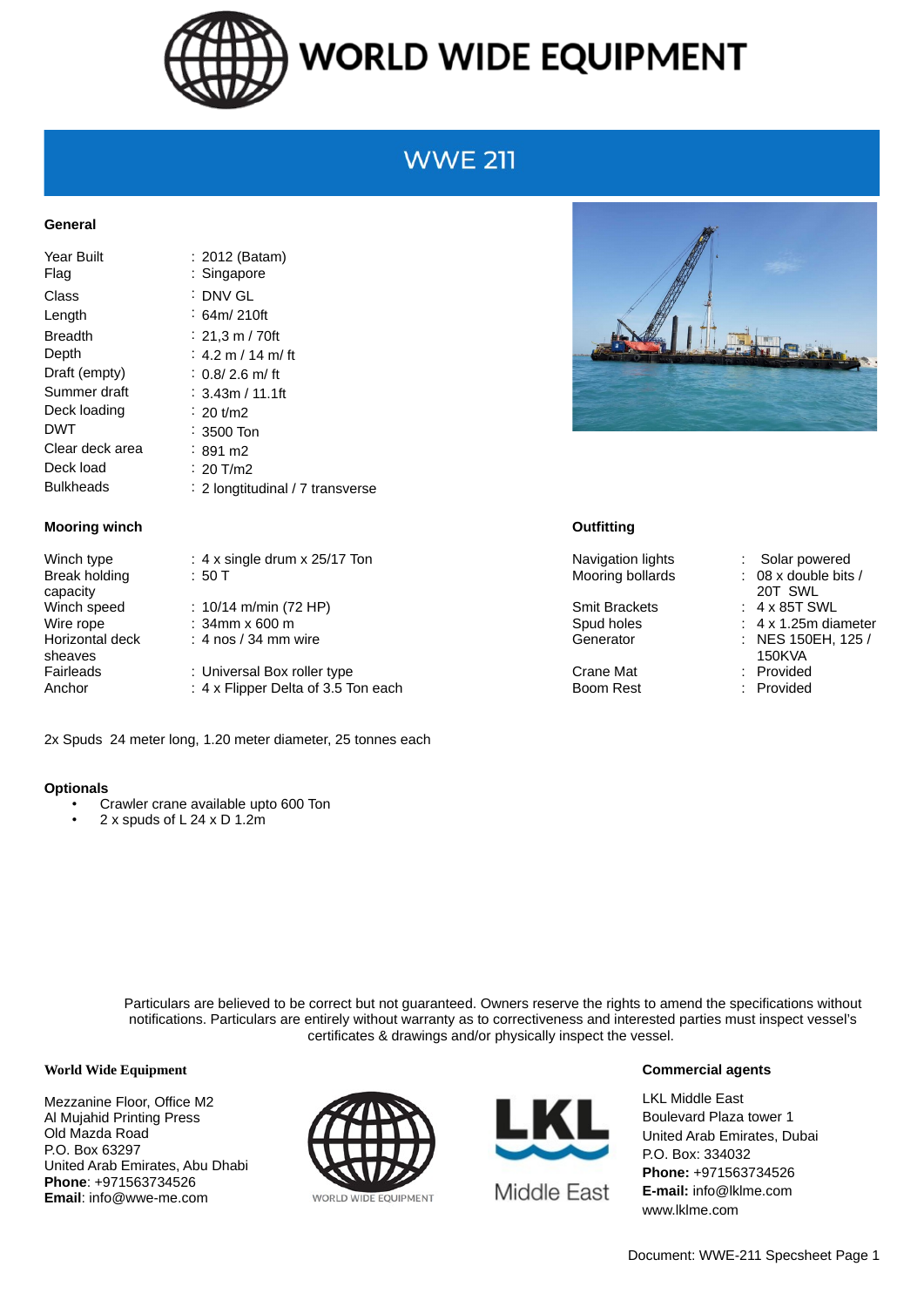



Particulars are believed to be correct but not guaranteed. Owners reserve the rights to amend the specifications without notifications. Particulars are entirely without warranty as to correctiveness and interested parties must inspect vessel's certificates & drawings and/or physically inspect the vessel.

#### **World Wide Equipment**

Mezzanine Floor, Office M2 Al Mujahid Printing Press Old Mazda Road P.O. Box 63297 United Arab Emirates, Abu Dhabi **Phone**: +971563734526 **Email**: info@wwe-me.com





#### **Commercial agents**

LKL Middle East Boulevard Plaza tower 1 United Arab Emirates, Dubai P.O. Box: 334032 **Phone:** +971563734526 **E-mail:** info@lklme.com www.lklme.com